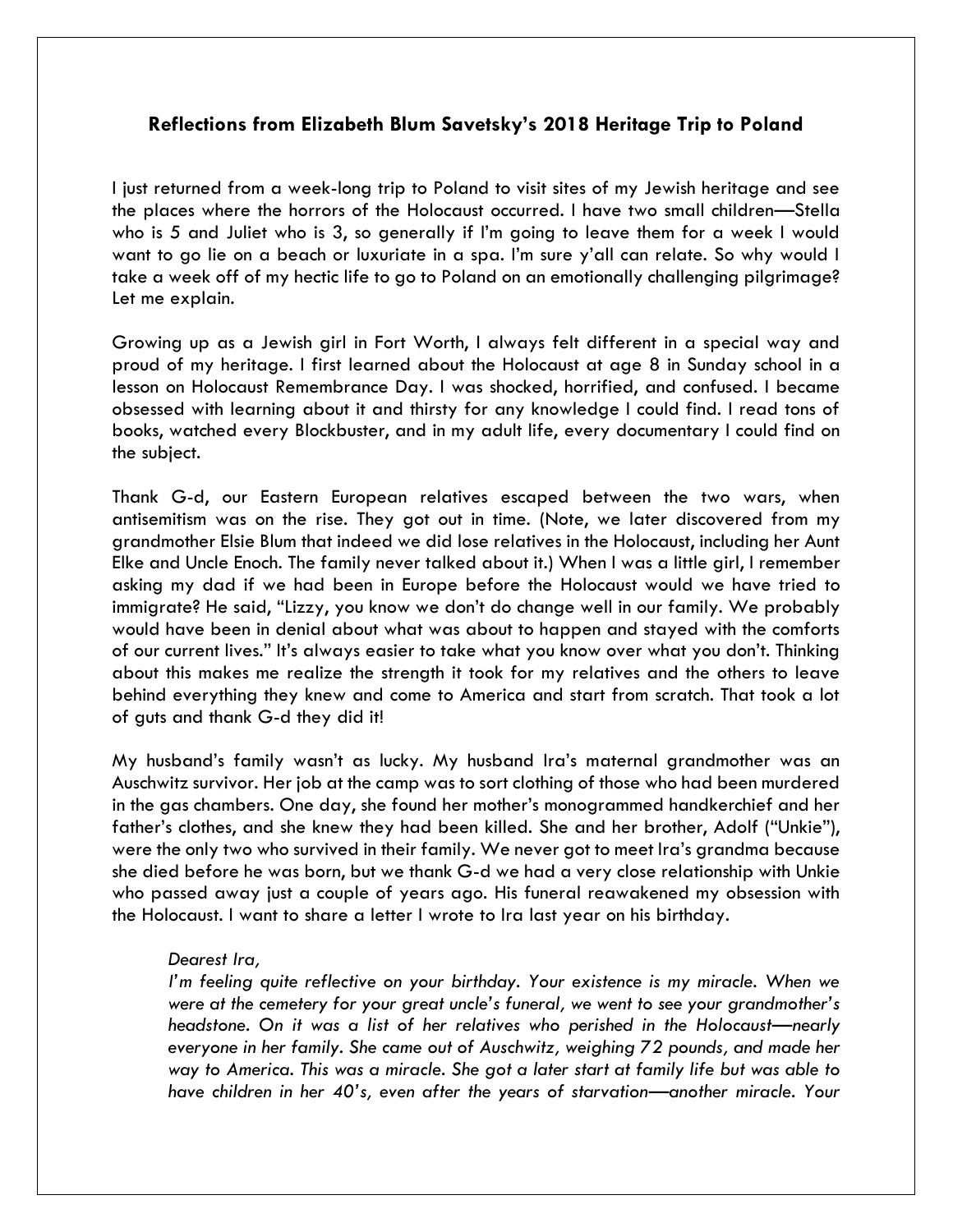*mother, her elder child, went on to have four children of her own. Your mother had her hands full with the first three, but your father somehow convinced her to have a fourth you. My miracle. As we stood there that day at your grandmother's gravesite, I thanked her with my whole being, because without her will to survive, there would be no you. There would be no us. Life is a series of events that often seem random or left to chance. We can only control our reactions and choose our perspective. I choose to see the miracles. I am so grateful for every miraculous event that brought your being into this world and brought you into my life. Lizzy*

When I realized the significance of Ira's grandmother's survival, and the miracle it is that my own children are here in this world, I felt a very strong pull to see with my own eyes what she had lived through. I want to do everything in my power to pass along her story and her resilience to my own children (her great grandchildren) now that she is no longer here. So, Ira's brother, Michael, and I decided to take this journey to Poland and into our past with a group of 25 Jewish adults.

The trip was exhausting both physically and emotionally. Each day was jam-packed with visits to cemeteries, museums, memorials, towns, ghettos, forests, and concentration camps. Our first stop was the Jewish cemetery in Warsaw. Walking through the massive cemetery was like taking a walk through history. We saw rows and rows and rows of elaborate headstones which represented the thriving community with well-respected leaders—the pre-Holocaust graves. And then we saw enormous, unmarked mass graves as far as our eyes could see—for the over 92,000 who had died while imprisoned in the Warsaw Ghetto during the Holocaust.

Jewish life in Poland dated back over a thousand years, if you can believe it, and it was the center of Jewish culture and home to the largest Jewish population in the world—over 3 million. 90% of these 3 million were murdered in the Holocaust. That means one thousand years of life and culture were wiped out in less than 5 years by the Nazis. Currently in Poland there are between 10,000 and 20,000 Jews—we don't really know because a lot of the Jews don't know they are Jewish still because their parents and grandparents had concealed their identities to try to save their families' lives.

We hear these huge numbers.

- —3 million Polish Jews wiped out
- —6 million European Jews murdered
- —1.1 million Jews killed in Auschwitz
- —300,000 Jews gassed at the death camp Treblinka

The numbers go on and on. But how can we personally identify with an abstract statistic?

The Europeans Jews were an educated, cultured, sophisticated group. They were doctors, professors, scientists, musicians, and artists. First, their jobs were taken from them as laws made it illegal for them to own businesses. Then their homes were taken from them as these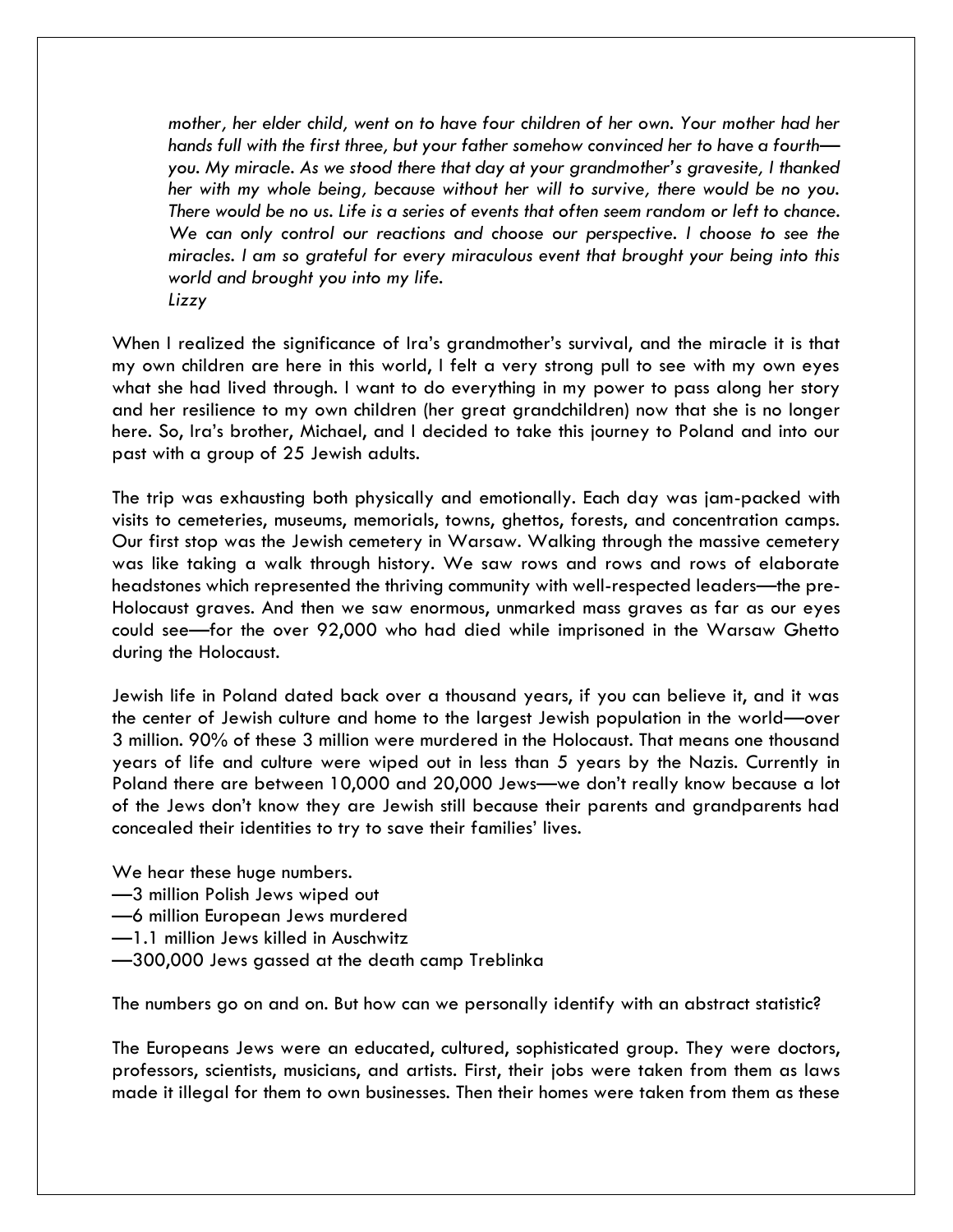upstanding individuals were ripped from their houses and forced into ghettos with unlivable circumstances. Then their dignity was taken from them as they starved to death and beaten in the streets. And finally, their identities were taken from them as they were thrown into concentration camps or sent immediately to their deaths in gas chambers.

I think about the challenges I face as a mother on a daily basis. This week, for example, my daughters have been in swimming lessons every day. Because we live in NYC, they are hardly ever near a pool, so they are petrified. The swimming lessons are hard to bear because as any parent knows, nobody wants to see or hear their child suffer. But, nonetheless I force my children to take the lessons because I know it is critical for their safety to learn how to swim. This is a typical problem I face as a mother in my life.

Now I think about a mother in the Warsaw Ghetto in 1941. She has 3 small children and critically ill parents, and they all live together in one tiny rat-infested room. Her entire family is starving to death. Their only hope of making it through the week is if she sends one of her children out to try to steal some extra food. She knows that child may lose his or her life in the process. How does she choose which child to send?

I think about the father in the Jewish Ghetto in Lodz. He has some connections with the corrupt man who runs the ghetto and makes the lists of which Jews will be evacuated from the ghetto and sent to their deaths in the gas chamber at Treblinka. The father finds out his 13-yearold son's name is on the list for the next death transport. Because of his connections, he is able to get his son's name removed, but he knows that another boy's name will take that place. If he saves his own son, someone else will die. These are the challenges parents faced during the Holocaust! Talk about a moral dilemma.

When I hear these stories, the statistics are no longer abstract. These were real people with real lives. And they were robbed of all normalcy!

What many people don't know is that the terrible journey didn't end for the European Jews after they were liberated. The few who survived returned home to try to find out if any of their loved ones survived and reclaim whatever homes or valuables they had tried to leave in the care of non-Jewish neighbors. What did they find? The neighbors, people they had known their whole lives, looked at them as if they had no idea who they were. Policeman and law enforcers would say, "You say this is your home, where are your papers to prove it??" The survivors of course had no papers—they had been in concentration camps—they didn't even have underwear or toilet paper! This is why almost all survivors fled Europe and immigrated to wherever they could get a visa as quickly as possible.

Ira's grandma and great uncle had a cousin in New York, so they landed there. Unkie wanted to become a doctor, but they told him he was too old to start down the road of college and then medical school and residency when he was just getting his grasp on the English language. He went to FIT (Fashion Institute of Technology) and became a successful women's clothing designer. He married another Holocaust survivor, our great aunt Irene, who is still alive but suffers from dementia. Aunt Irene was 12 years old when she arrived at